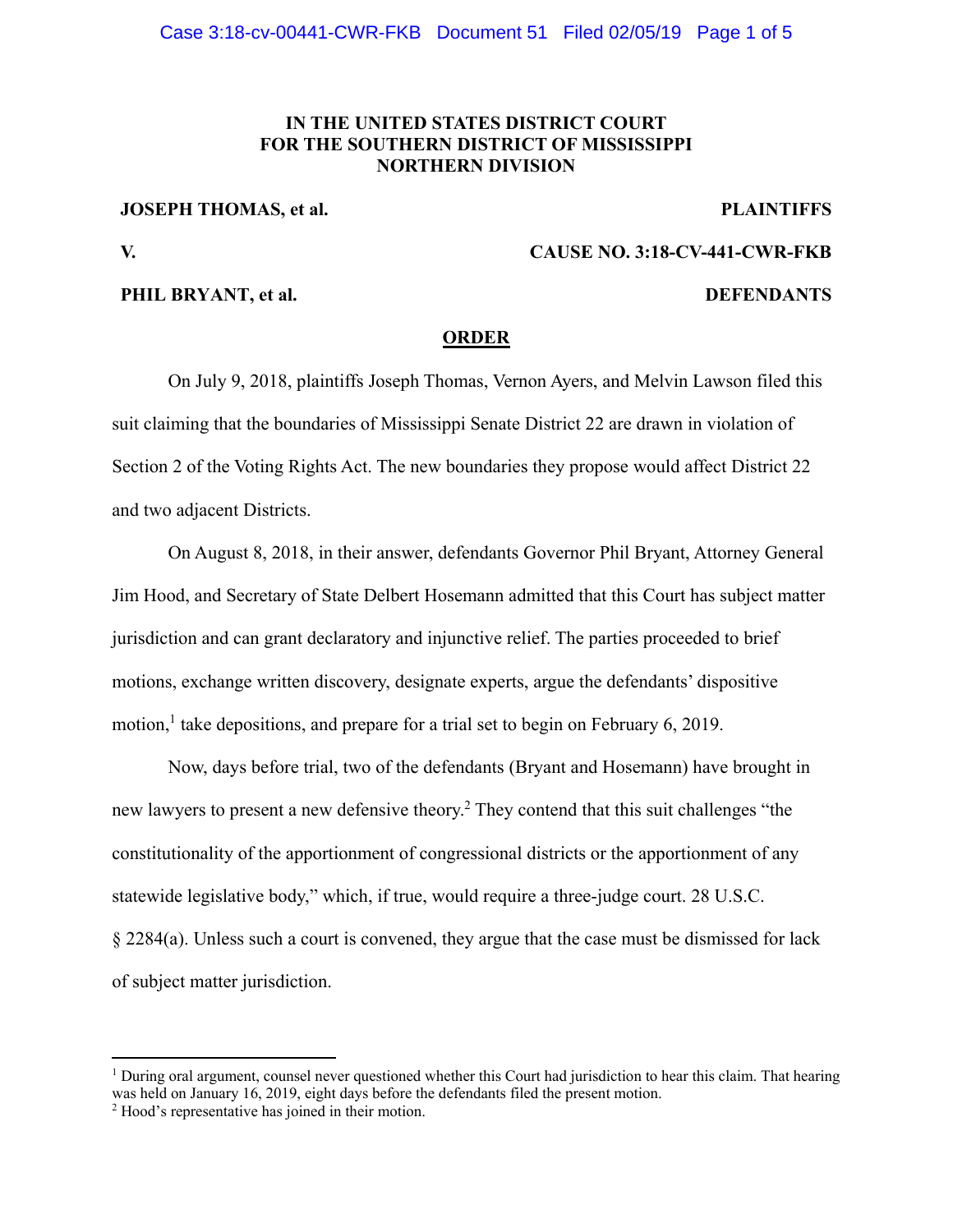#### Case 3:18-cv-00441-CWR-FKB Document 51 Filed 02/05/19 Page 2 of 5

Of course, the plaintiffs have not asserted any constitutional claims. The plaintiffs also do not seek to reapportion congressional districts or a statewide legislative body.

The defendants nevertheless proceed with two lines of attack. They first argue that a Section 2 claim should be considered *like* a constitutional claim for the purpose of convening a three-judge court. In the alternative, they contend that the text and legislative history of  $\S 2284(a)$  reveal that Congress wanted three-judge courts to be convened in cases like ours.<sup>3</sup>

 Three-judge courts are "an exceptional procedure." *Phillips v. United States*, 312 U.S. 246, 248 (1941). They are rare in part because Congress has been "mindful that the requirement of three judges . . . entails a serious drain upon the federal judicial system," *id.* at 250, and in part because convening such a court "may often result in a delay in a matter needing swift initial adjudication," *Allen v. State Bd. of Elections*, 393 U.S. 544, 561 (1969) (citation omitted). The Supreme Court has "long held that congressional enactments providing for the convening of three-judge courts must be strictly construed." *Id.* (citing *Phillips*, 312 U.S. at 246).

Having considered the defendants' arguments and authorities against this standard, the Court finds that a three-judge court is not required in this case.

First, there is no justification for treating Section 2 and constitutional claims as identical. They are different causes of action with different evidentiary requirements. *See League of United Latin Am. Citizens v. Perry*, 548 U.S. 399, 425, 442 (2006). As Chief Judge Bowdre recently concluded in a similar case, a "challenge only under Section 2 . . . is not a constitutional

<u>.</u>

<sup>&</sup>lt;sup>3</sup> Part of the defendants' argument turns on speculation about what a single U.S. Senator "would have" wanted to happen in these cases. Docket No. 45 at 5. As Justice Scalia and Bryan A. Garner explain, however, "[t]he search for what the legislature 'would have wanted' is invariably either a deception or a delusion." *Reading Law: The Interpretation of Legal Texts* 95 (2012). "What the legislature 'would have wanted' it did not provide, and that is an end of the matter." *Id.* at 94.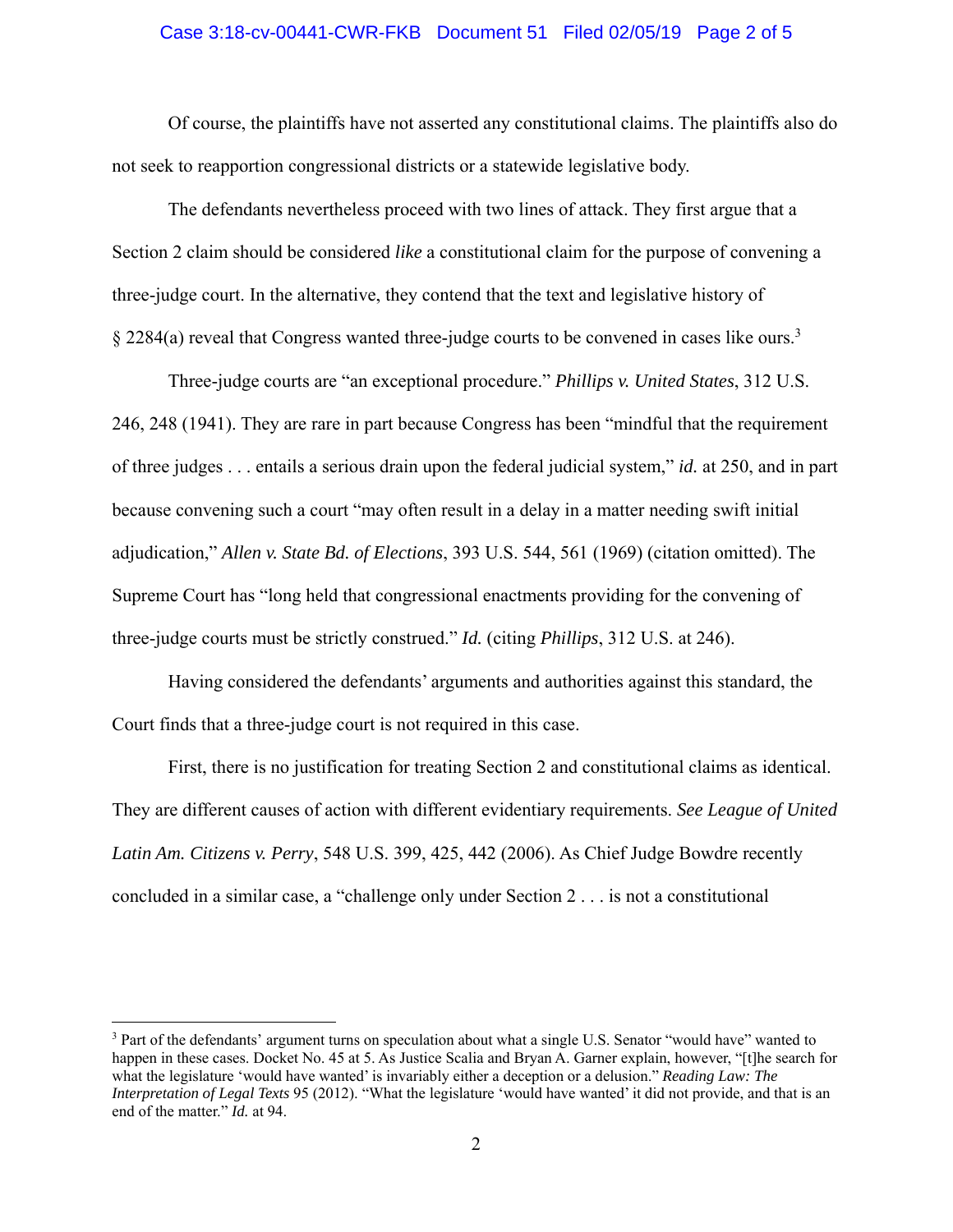#### Case 3:18-cv-00441-CWR-FKB Document 51 Filed 02/05/19 Page 3 of 5

challenge" and does not require a three-judge court. *Chestnut v. Merrill*, --- F. Supp. 3d ---, 2019 WL 338909, at \*5 (N.D. Ala. Jan. 28, 2019).<sup>4</sup>

As "master of the complaint," it is the plaintiff's choice to bring or forego a constitutional claim. *Holmes Grp., Inc. v. Vornado Air Circulation Sys., Inc.*, 535 U.S. 826, 831 (quotation marks and citation omitted). In this case, the plaintiffs have elected not to pursue one. Neither the defendants nor the Court can force them to change their minds. *See Fortune v. XFit Brands, Inc.*, No. 3:18-CV-545-CWR-LRA, 2018 WL 6332640, at \*3 (S.D. Miss. Dec. 4, 2018) ("If the plaintiff's decisions were so easily invalidated, so easily written off by the court or her opponent, she should not bother to file a complaint.").

Second, the defendants argue that § 2284(a) requires a three-judge court to hear *any* cause of action which seeks to redraw a portion of a statewide legislative body. In other words, they claim that Congress intended standalone Section 2 claims to be heard by a three-judge court.

The defendants are incorrect. The plain language of the statute requires a three-judge court when plaintiffs challenge "*the constitutionality of* the apportionment of congressional districts or the apportionment of any statewide legislative body." 28 U.S.C. § 2284(a) (emphasis added). The term "the constitutionality of" modifies all of the phrases which follow it, per the series-qualifier canon of construction.<sup>5</sup> See Antonin Scalia & Bryan A. Garner, *Reading Law*: *The Interpretation of Legal Texts* 147 (2012).

That is hardly the end of this exercise in textualism, however. The Supreme Court has cautioned that "there are two opposing canons on almost every point." *Lockhart v. United States*,

 $\overline{a}$ 

<sup>4</sup> The new lawyers explained that similar arguments had been presented to the judge in *Chestnut*, and stated that the defendants "now join the election officials of our neighboring States in seeking enforcement of § 2284(a)." Docket No. 45 at 2. Days later Chief Judge Bowdre rejected those arguments. 5

<sup>&</sup>lt;sup>5</sup> Despite its "fancy name," the series-qualifier canon "reflects the completely ordinary way that people speak and listen, write and read." *Lockhart v. United States*, 136 S. Ct. 958, 970 (2016) (Kagan, J., dissenting).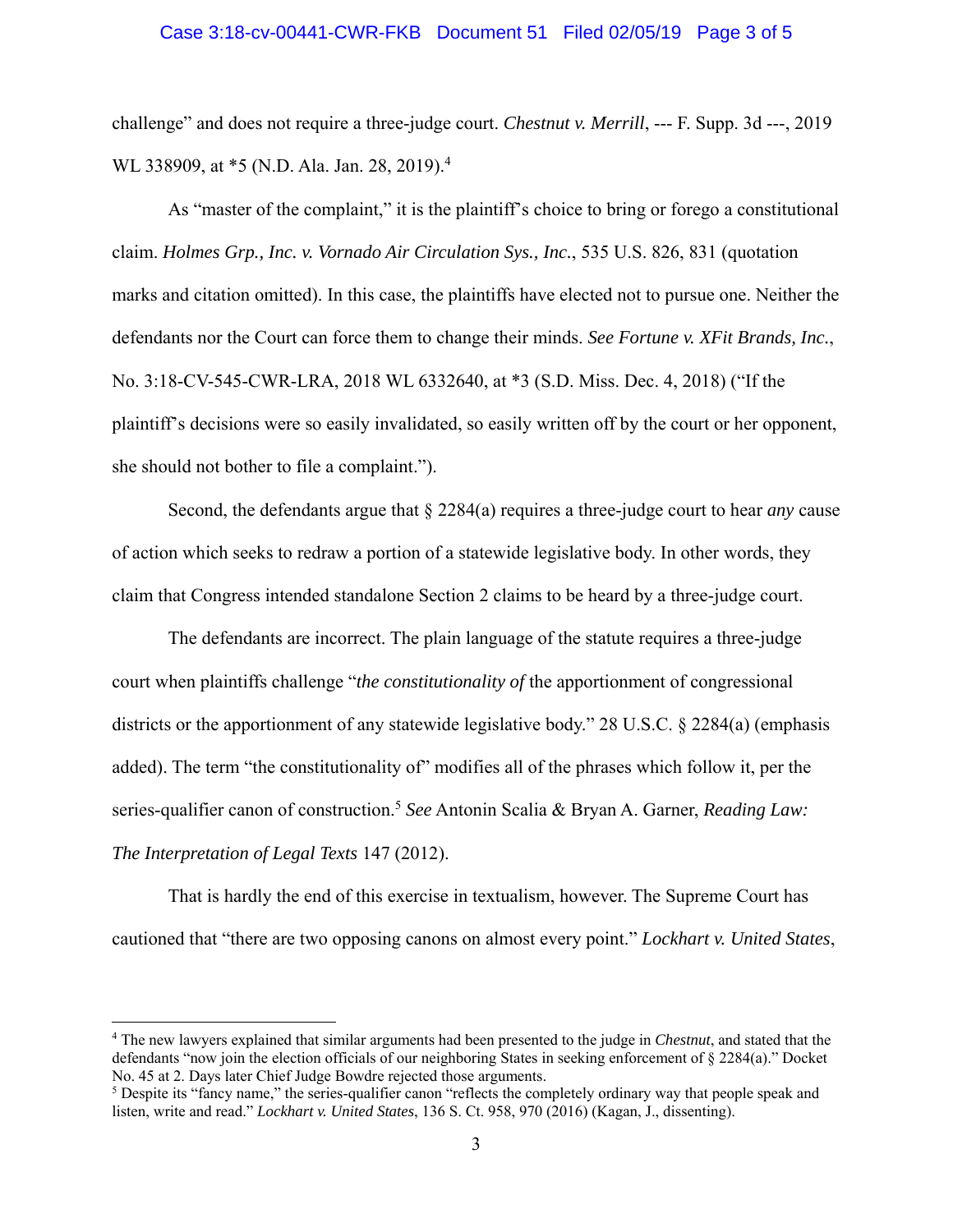# Case 3:18-cv-00441-CWR-FKB Document 51 Filed 02/05/19 Page 4 of 5

136 S. Ct. 958, 968 (2016) (quoting Karl N. Llewellyn, *Remarks on the Theory of Appellate Decision and the Rules or Canons About How Statutes Are To Be Construed*, 3 Vand. L. Rev. 395, 401 (1950)). Today's case is no different.

The defendants contend that the series-qualifier canon results in needless words, in violation of the surplusage canon. *See* Scalia & Garner at 174. It is a fair point. If "the constitutionality of" is indeed carried over to all following phrases, the second use of "the apportionment of" is rendered unnecessary. The statute would be more precise without repeating "the apportionment of."

The Supreme Court nevertheless urges vigilance with the surplusage canon. "Our hesitancy to construe statutes to render language superfluous does not require us to avoid surplusage at all costs. It is appropriate to tolerate a degree of surplusage." *Lockhart*, 136 S. Ct. at 966 (quotation marks, citation, and brackets omitted). The leading treatise agrees: "Sometimes drafters *do* repeat themselves and *do* include words that add nothing of substance, either out of a flawed sense of style<sup>6</sup> or to engage in the ill-conceived but lamentably common belt-andsuspenders approach." Scalia & Garner at 176-77. Justice Scalia and Mr. Garner warn that "a clever interpreter could create unforeseen meanings or legal effects from this stylistic mannerism." *Id.* at 177.

The defendants' argument *is* very clever. Without admitting as much, the defendants ask the Court to rewrite § 2284(a) and transform it into this: *a three-judge court is required when plaintiffs challenge the apportionment of any statewide legislative body or the constitutionality of the apportionment of congressional districts.* Unfortunately for them, that is not what Congress wrote and this Court cannot rewrite the statute to suit their needs. "Allowing laws to be rewritten

 $\overline{a}$ 

<sup>6</sup> *Cf. King v. Burwell*, 135 S. Ct. 2480, 2501 (2015) ("Pure applesauce.") (Scalia, J., dissenting).